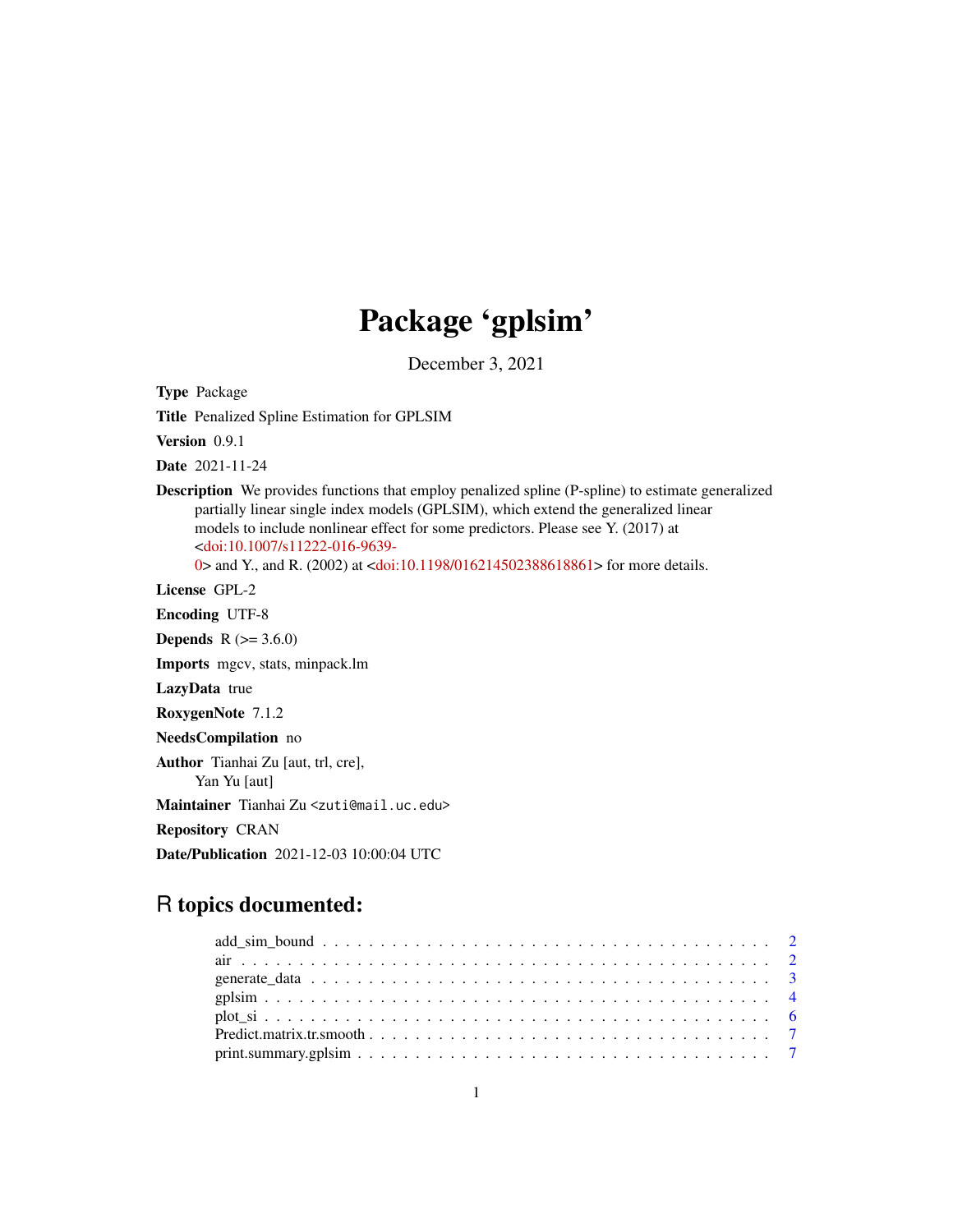<span id="page-1-0"></span>

| Index |  |
|-------|--|

| add_sim_bound | function dedicated to add simulation standard error bound, in devel- |  |  |
|---------------|----------------------------------------------------------------------|--|--|
|               | opment draw the bound to current plot                                |  |  |

#### Description

function dedicated to add simulation standard error bound, in development draw the bound to current plot

#### Usage

```
add_sim_bound(
  data,
  family = gaussian(),M = 200,n = 1000,true.theta = c(1, 1, 1)/sqrt(3))
```
# Arguments

| data       | a list of simulated data |
|------------|--------------------------|
| family     | default is gaussian()    |
| м          | number of simulations    |
| n          | sample size              |
| true.theta | the true coefficients    |

air *dataset from an environmental study.*

# Description

This dataset contains four variables: The concentration of the air pollutant ozone, wind speed, temperature and radiation. All of them are daily measurements for 111 days. Usually the concentration of the air pollutant ozone serves as the response variable while the other three are predictors.

#### Usage

data("air")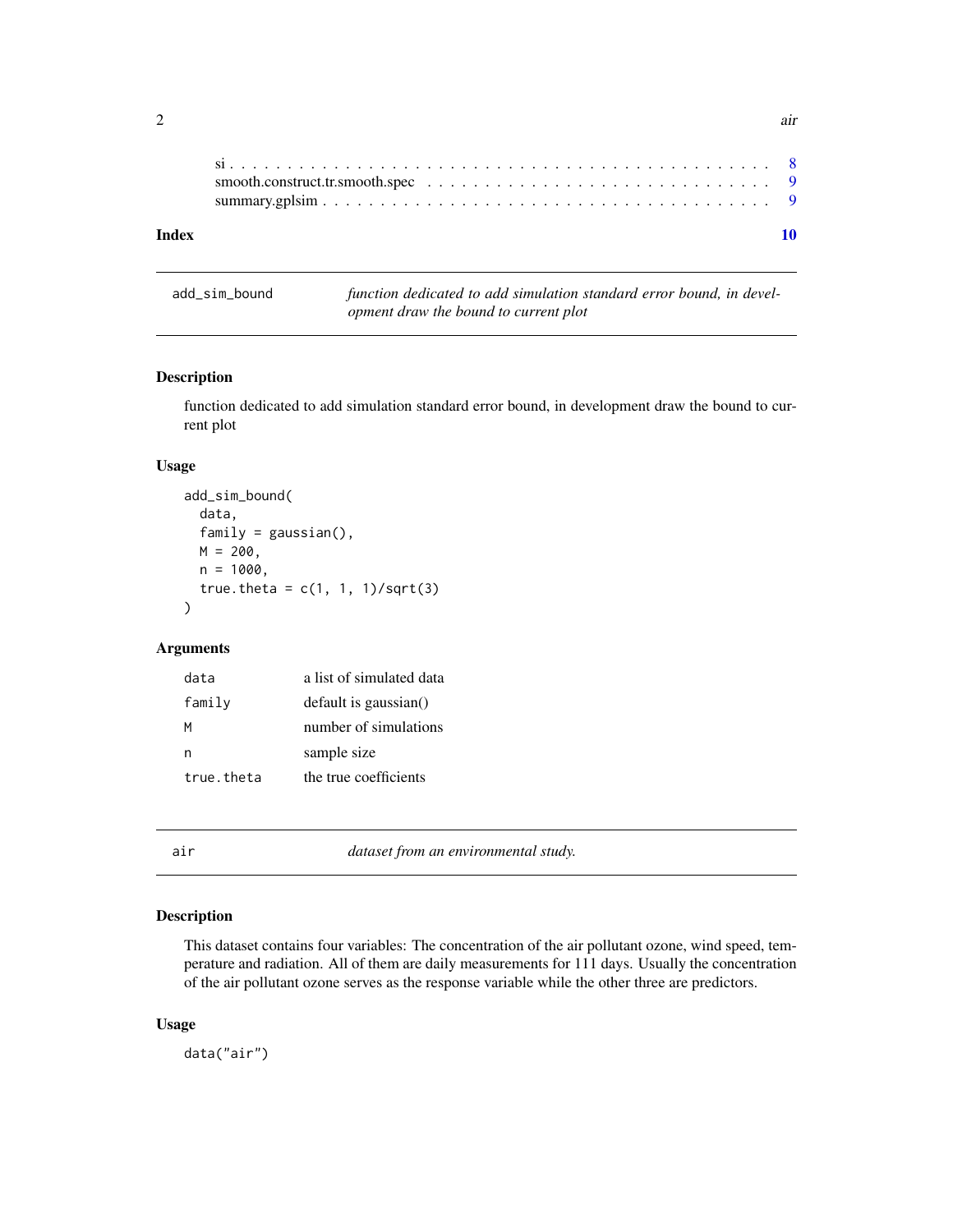<span id="page-2-0"></span>generate\_data 3

#### Format

A data frame with 111 observations on the following 4 variables.

ozone a numeric vector in cube root ppb

radiation a numeric vector in langley

temperature a numeric vector in degrees F

wind\_speed a numeric vector in mph

#### Examples

```
data(air)
y=air$ozone # response
X = as.matrix(air[, 3:4]) # single index term;
Z=air[, 2] # partially linear term;
result <- gplsim(y,X,Z=Z,family = gaussian,k=10)
result$theta
result$coefficients
summary(result)
# Or you can try different spline basis
result <- gplsim(y,X,Z=Z,family = gaussian,bs="tp",k=10)
result$theta
result$coefficients
summary(result)
```

| generate_data | Data generation function for simulation and demonstration A sine- |
|---------------|-------------------------------------------------------------------|
|               | bump setting has been employed.                                   |

# Description

Data generation function for simulation and demonstration A sine-bump setting has been employed.

#### Usage

```
generate_data(
 n,
 true.theta = c(1, 1, 1)/sqrt(3),
 family = "gaussian",
 ncopy = 1)
```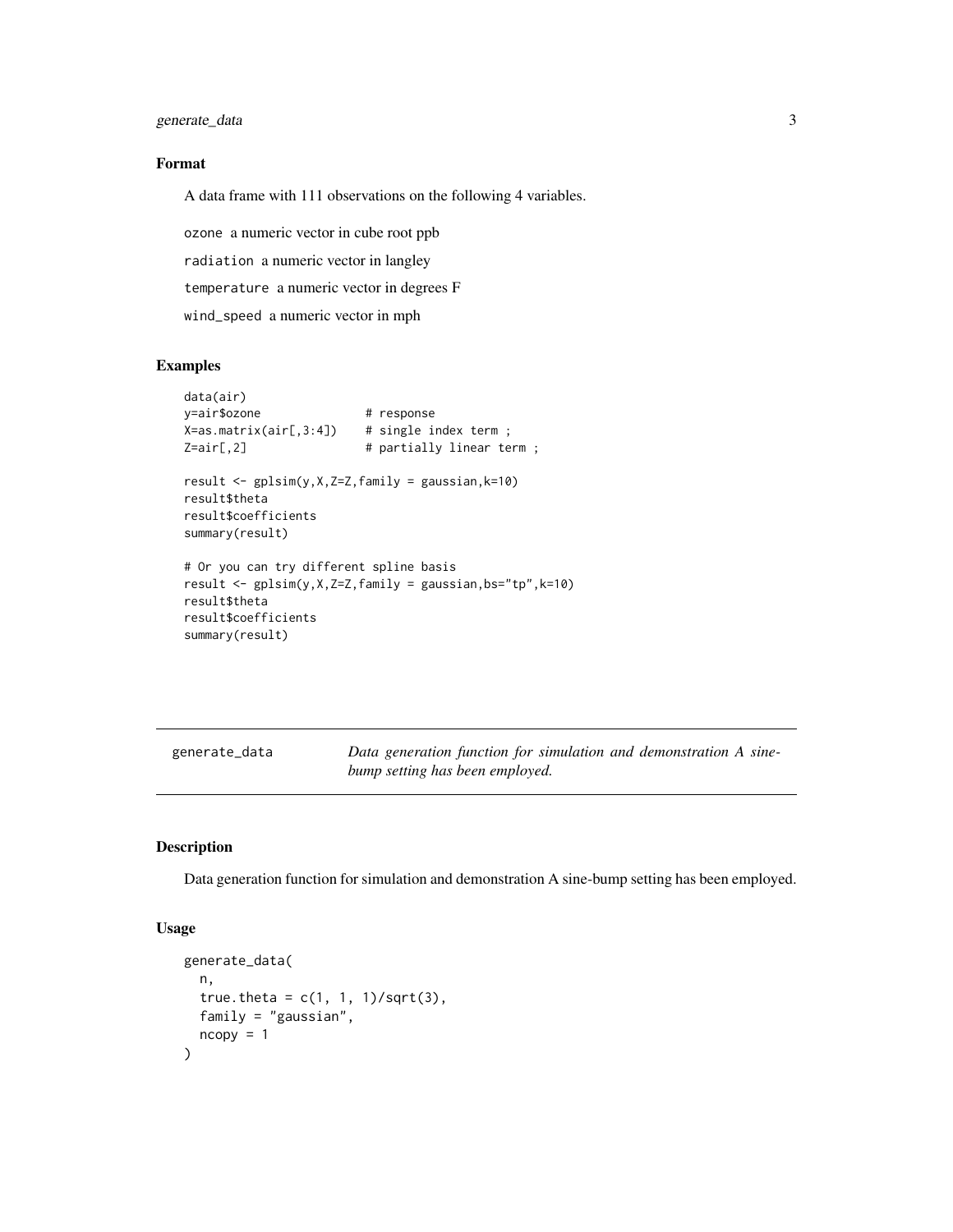# <span id="page-3-0"></span>Arguments

| n          | sample size                                                                                                            |
|------------|------------------------------------------------------------------------------------------------------------------------|
| true.theta | true single-index coefficients, default is $c(1,1,1)/sqrt(3)$ for setting 1 and $c(1,2)/sqrt(5)$<br>for other settings |
| family     | chose from "gaussian", "binomial" or "poisson".                                                                        |
| ncopy      | generates multiple copies of data for Monte Carlo simulations                                                          |

#### Value

X single index predictors Y response variables, a list Z partial linear predictor(s) single\_index\_values single index term

gplsim *Function to fit generalized partially linear single-index models via penalized splines*

# Description

This function employs penalized spline (P-spline) to estimate generalized partially linear single index models, which extend the generalized linear models to include nonlinear effect for some predictors.

# Usage

```
gplsim(
 Y = Y,
 X = X,
 Z = Z,
  family = gaussian(),
 penalty = TRUE,
 penalty_type = "L2",
  scale = -1,
  smooth_selection = "GCV.Cp",
 profile = TRUE,
 bs = "ps",user.init = NULL,
  k = 13\mathcal{E}
```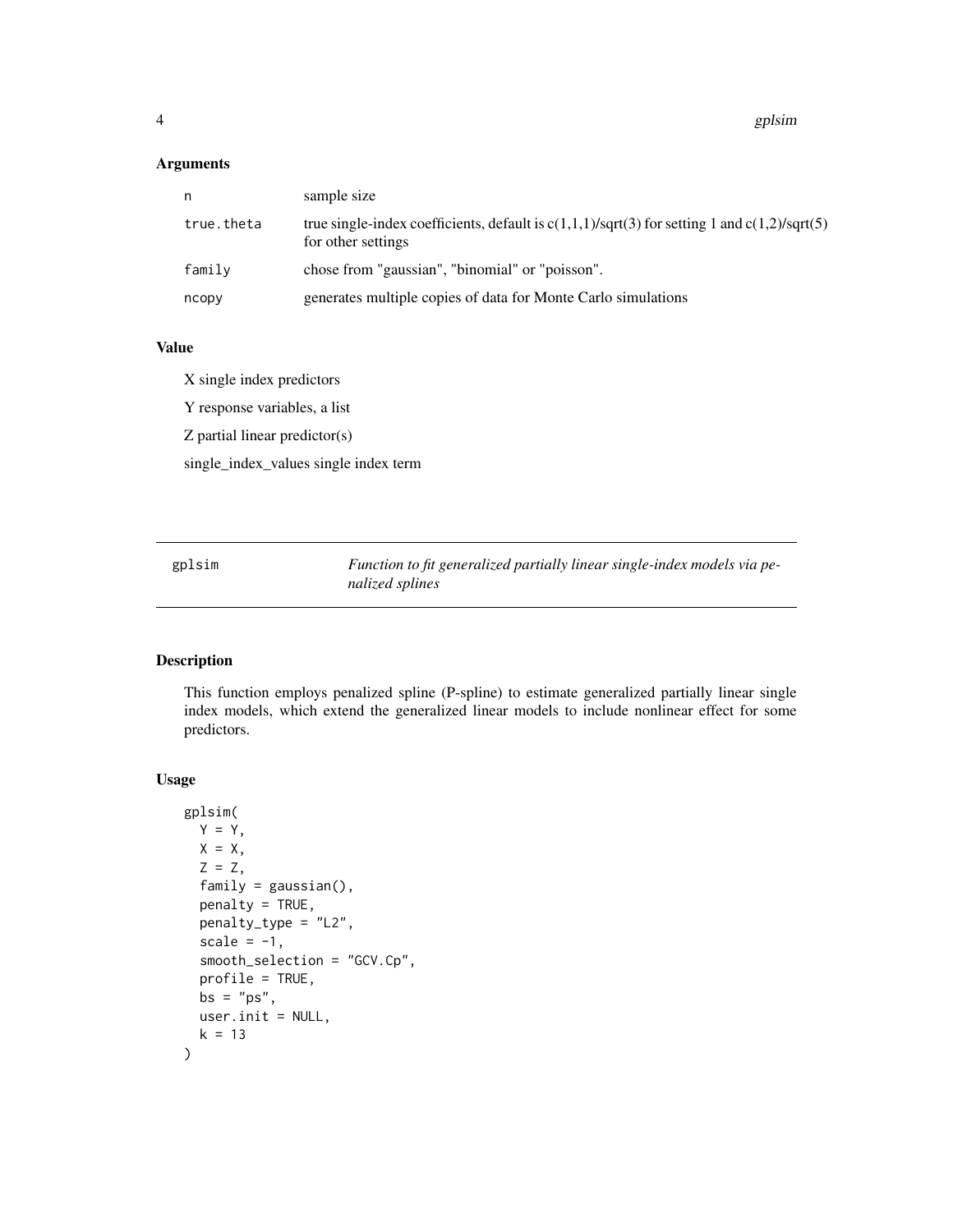#### gplsim to the set of the set of the set of the set of the set of the set of the set of the set of the set of the set of the set of the set of the set of the set of the set of the set of the set of the set of the set of the

# Arguments

| Y                | Response variable, should be a vector.                                                                                                                                                                                                                                                                                                                                                        |
|------------------|-----------------------------------------------------------------------------------------------------------------------------------------------------------------------------------------------------------------------------------------------------------------------------------------------------------------------------------------------------------------------------------------------|
| X                | Single index covariates.                                                                                                                                                                                                                                                                                                                                                                      |
| Z                | Partially linear covariates.                                                                                                                                                                                                                                                                                                                                                                  |
| family           | A family object: a list of functions and expressions for defining link and<br>variance functions. Families supported are binomial, gaussian. The default<br>family is gaussian.                                                                                                                                                                                                               |
| penalty          | Whether use penalized splines or un-penalized splines to fit the model. The<br>default is TRUE.                                                                                                                                                                                                                                                                                               |
| penalty_type     | The optional argument penalty_type is a character variable, which specifies the<br>type of penalty used in the penalized splines estimation. The default penalty<br>type is L_2 penalty, while L_1 is also supported.                                                                                                                                                                         |
| scale            | The optional argument scale is a numeric indicator with a default value set to -1.<br>Any negative value including -1 indicates that the scale of response distribution<br>is unknown, thus need to be estimated. Another option is 0 signaling scale of<br>1 for Poisson and binomial distribution and unknown for others. Any positive<br>value will be taken as the known scale parameter. |
| smooth_selection |                                                                                                                                                                                                                                                                                                                                                                                               |
|                  | The optional argument smooth_selection is another character variable that spec-<br>ifies the criterion used in the selection of a smoothing parameter. The sup-<br>ported criteria include "GCV.Cp", "GACV.Cp", "ML", "P-ML", "P-REML" and<br>"REML", while the default criterion is "GCV.Cp".                                                                                                |
| profile          | profile is a logical variable that indicates whether the algorithm with profile like-<br>lihood or algorithm with NLS procedure should be used. The default algorithm<br>is set to algorithm with profile likelihood.                                                                                                                                                                         |
| bs               | bs is a character variable that specifies the spline basis in the estimation of un-<br>known univariate function of single index. Default is P-splines.                                                                                                                                                                                                                                       |
| user.init        | The user init is a numeric vector of the same length as the dimensionality of<br>single index predictors. The users can use this argument to pass in any appro-<br>priate user-defined initial single-index coefficients based on prior information or<br>domain knowledge. The default value is NULL                                                                                         |
| k                | k is the the dimension of the basis used to represent the smooth term. The default<br>is set at 13.                                                                                                                                                                                                                                                                                           |

#### Value

theta Estimation of Theta

coefficients the coefficients of the fitted model. Parametric coefficients are first, followed by coefficients for each spline term in turn.

... See GAM object

# Examples

# parameter settings n=200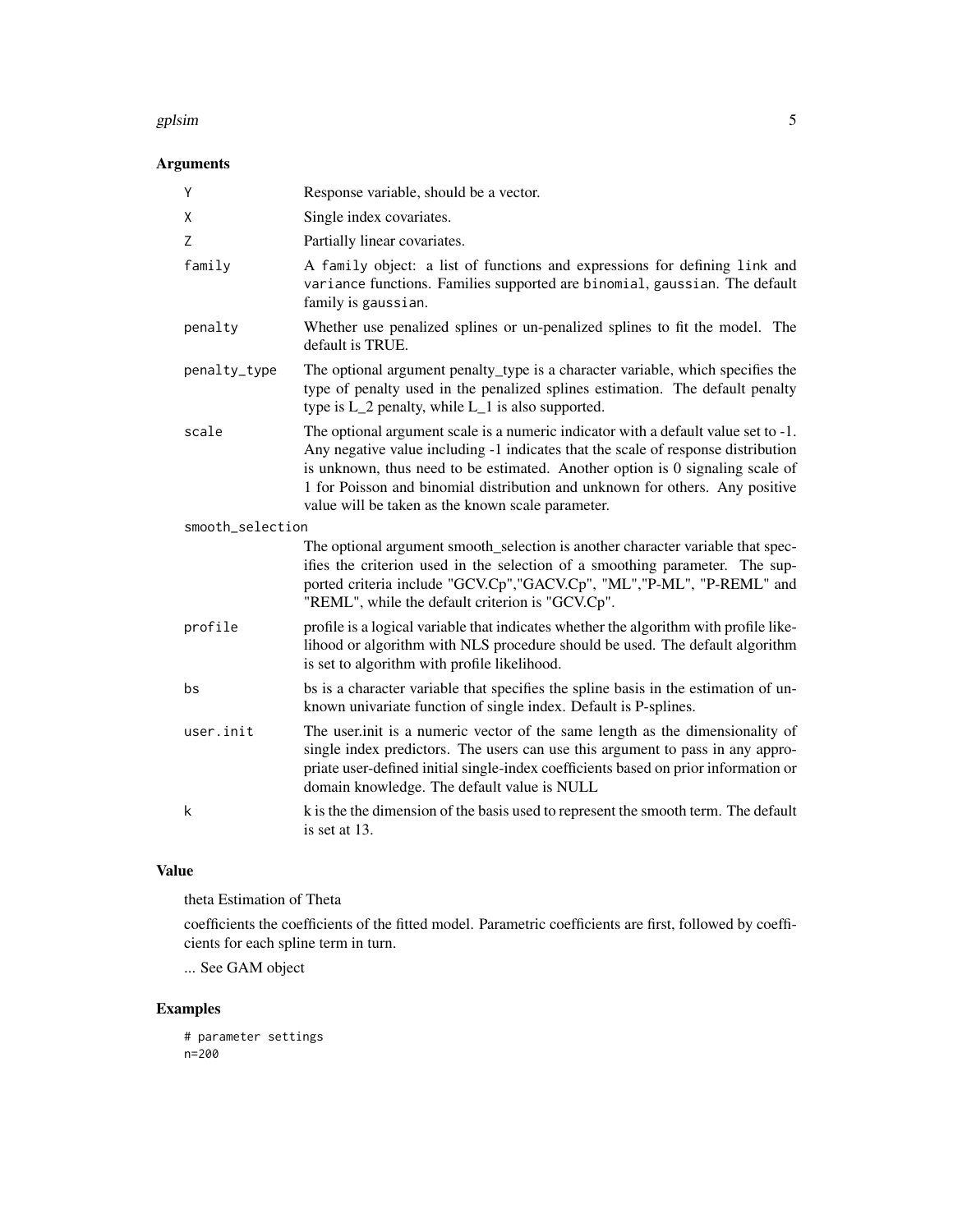```
6 plot_si
```

```
true.theta = c(1, 1, 1)/sqrt(3)# Gaussian case
# This function generate a plain sin bump model with gaussian response.
data <- generate_data(n,true.theta=true.theta,family="gaussian")
y=data$Y # continous response
X=data$X # single index term ;
Z=data$Z # partially linear term;
result <- gplsim(y,X,Z,family = gaussian)
result$theta
result$coefficients
summary(result)
#plot the estimated single index function curve
```

```
plot_si(result)
```

| DIOI |  |
|------|--|
|      |  |

Function that plot fitted curve for the unknown univariate function for *single index term*

#### Description

Function that plot fitted curve for the unknown univariate function for single index term

#### Usage

```
plot_si(
  x,
  family = gaussian(),
  ylab = "mean",
  yscale = NULL,
  plot_data = FALSE
\mathcal{E}
```
#### Arguments

| x         | the gam/gplism fitted object                |
|-----------|---------------------------------------------|
| family    | default is gaussian()                       |
| ylab      | y label                                     |
| vscale    | scale of y                                  |
| plot_data | controls whether to plot the data as points |

#### Value

NULL single-index plot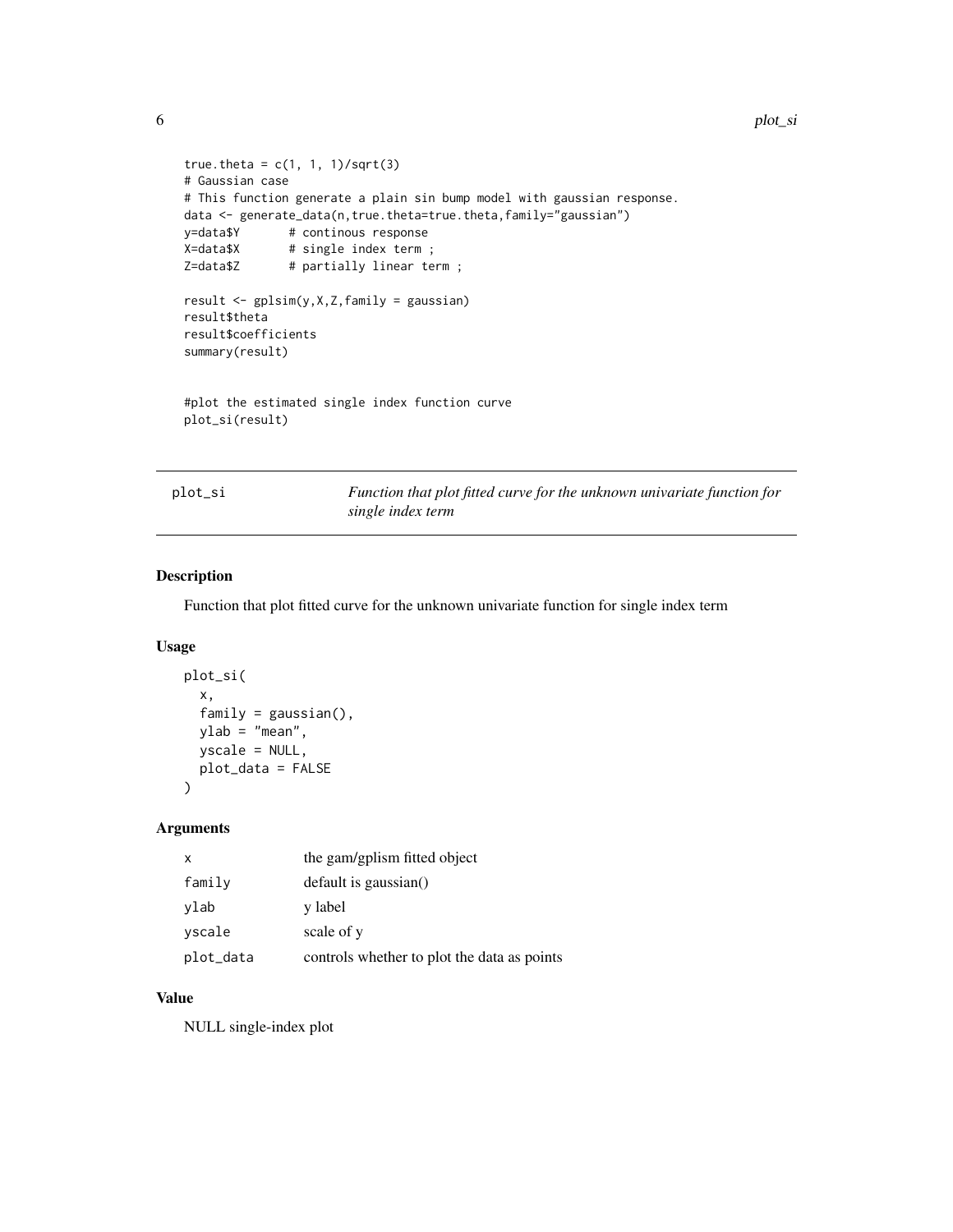<span id="page-6-0"></span>Predict.matrix.tr.smooth

*prediction method function for the tr smooth class*

# Description

prediction method function for the tr smooth class

# Usage

Predict.matrix.tr.smooth(object, data)

#### Arguments

| object | smooth object for gam class  |
|--------|------------------------------|
| data   | the new data to predict on ' |

#### Value

X the prediction matrix

print.summary.gplsim *Print Summary function of gplsim object*

#### Description

Print Summary function of gplsim object

#### Usage

```
## S3 method for class 'summary.gplsim'
print(
  x,
 digits = max(5, getOption("digits") - 3),signif.stars = getOption("show.signif.stars"),
  ...
\mathcal{L}
```
# Arguments

| x.           | the gam/gplism fitted object                           |
|--------------|--------------------------------------------------------|
| digits       | controls number of digits printed in output.           |
| signif.stars | should significance stars be printed alongside output. |
|              | optional arguments                                     |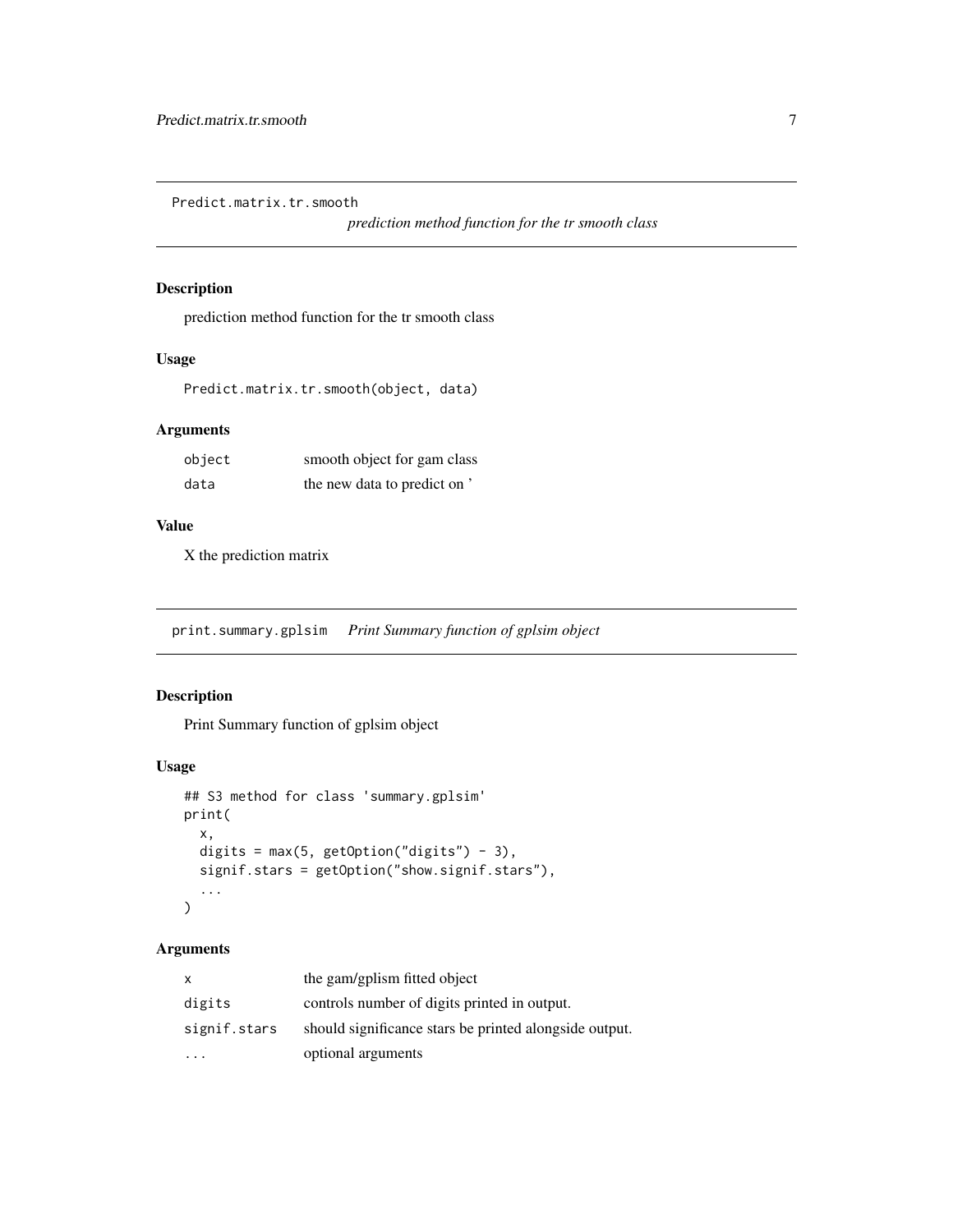# <span id="page-7-0"></span>Value

summarized object with nice format

si *An internal function to optimization and fitting. Don't use it solely.*

# Description

An internal function to optimization and fitting. Don't use it solely.

# Usage

```
si(
  alpha,
 y,
 x,
  z,
  opt = TRUE,k = 13,
  smooth_selection,
  fam,
 bs = "ps",fx = FALSE,scale = scale
```
# Arguments

)

| alpha            | single-index coefficients              |  |
|------------------|----------------------------------------|--|
| y                | Response variable, should be a vector. |  |
| X                | Single index covariates.               |  |
| Z                | Partially linear covariates.           |  |
| opt              | see ?gplsim                            |  |
| k                | see ?gplsim                            |  |
| smooth_selection |                                        |  |
|                  | see ?gplsim                            |  |
| fam              | see ?gplsim                            |  |
| bs               | see ?gplsim                            |  |
| fx               | see ?gplsim                            |  |
| scale            | see ?gplsim                            |  |

#### Value

b fitted gam object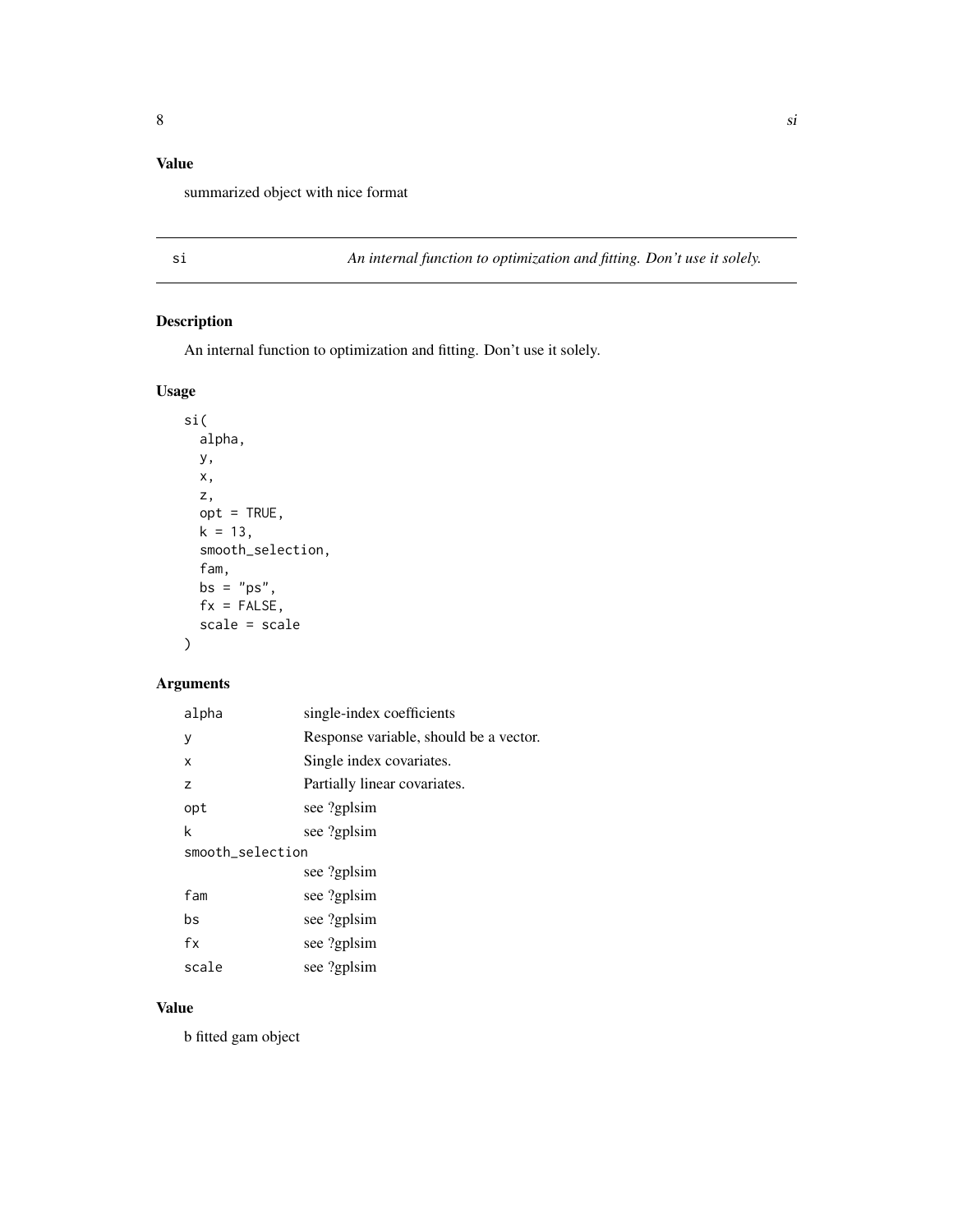<span id="page-8-0"></span>smooth.construct.tr.smooth.spec *supporting function to make tr smooth*

# Description

supporting function to make tr smooth

# Usage

smooth.construct.tr.smooth.spec(object, data, knots)

# Arguments

| object | smooth object for gam class |
|--------|-----------------------------|
| data   | the new data to predict on  |
| knots  | knots                       |

# Value

tr smooth object

summary.gplsim *Summary function of gplsim object*

# Description

Summary function of gplsim object

# Usage

```
## S3 method for class 'gplsim'
summary(object, ...)
```
#### Arguments

| object  | the gam/gplism fitted object |
|---------|------------------------------|
| $\cdot$ | optional arguments           |

# Value

gplsim\_obj a list of summary information for a fitted gplsim object, which extends on gam object.